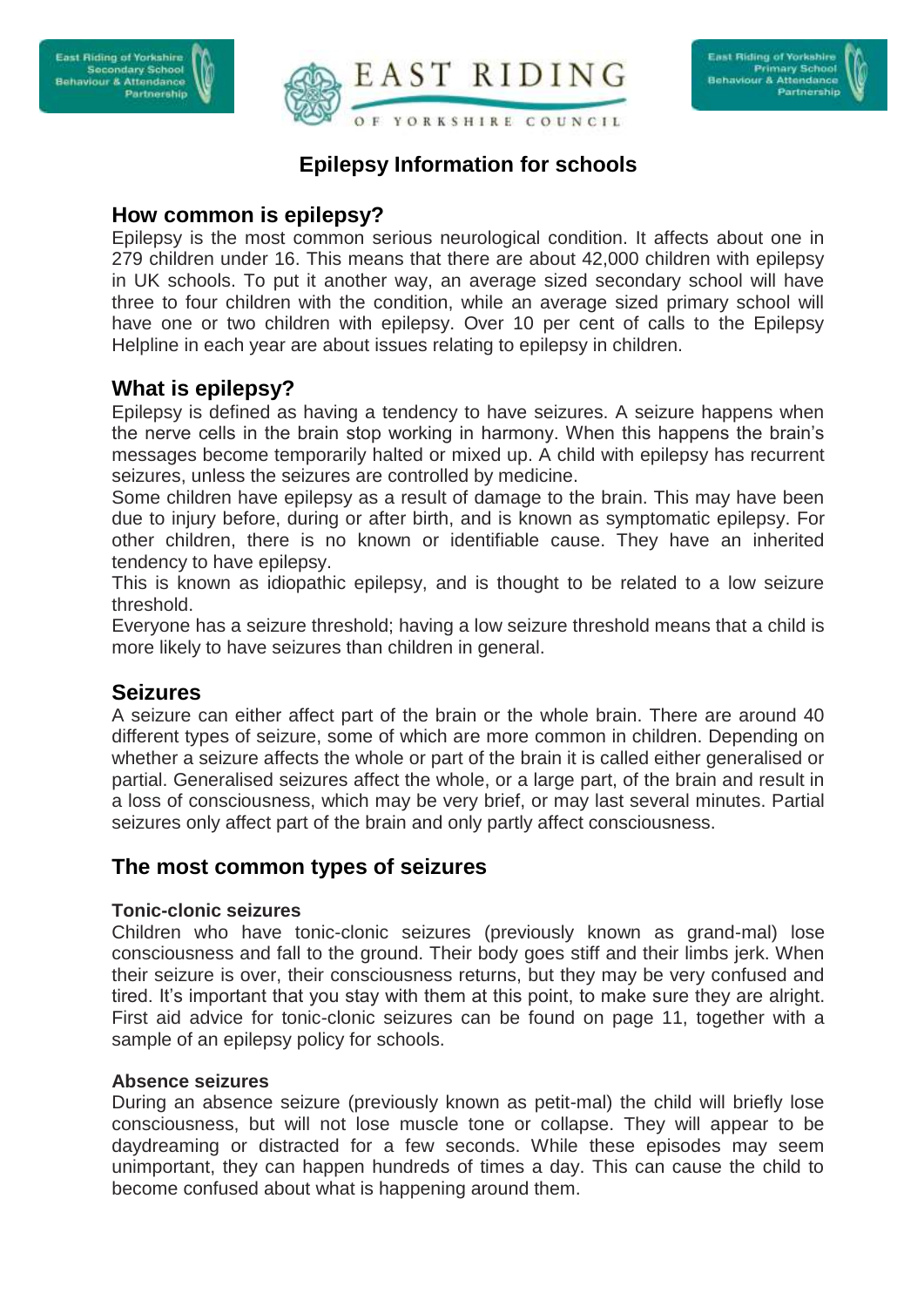Absence seizures are most common in children between the ages of six and 12 years old.

As the child will lose consciousness during seizures, they are at risk of missing out on vital learning. If a child is having absence seizures during the day, the child's parents may not be aware that their child has epilepsy. Spotting these seizures can help doctors make a diagnosis. There is no first aid needed for absence seizures, but they must not be mistaken for daydreaming or inattentiveness.

#### **Complex partial seizures**

This type of seizure can be difficult to recognise. The child's consciousness level will be affected to some extent, and they will not be fully in touch with what is happening around them. During the seizure they may do things repeatedly, such as swallowing, scratching or looking for something. Complex partial seizures can be misinterpreted as bad behaviour.

In fact the child will not know what has happened and will not remember what they were doing before the seizure started.

Although there is no real first aid needed for complex partial seizures, it's important not to restrain the young person unless they are in immediate danger. This is because they may not recognise you and become frightened. However, if the child is walking towards a busy road, you should try to guide them to safety. When the seizure ends the child is likely to be confused, so it is vital to stay with them and reassure them.

For more information about complex partial seizures visit www.epilepsy.org.uk or call the Epilepsy Helpline, freephone 0808 800 5050, text 07797 805 390 or email helpline@epilepsy.org.uk

#### **Myoclonic seizures**

When a child has a myoclonic seizure the muscles of any part of their body jerks. These jerks are common in one or both arms and can be a single movement or the jerking may continue for a period of time. Myoclonic seizures happen most often in the morning, and teachers need to bear in mind that a child may be tired or lack concentration if they start school after having one of these. There is no first aid needed for myoclonic seizures unless the child has been injured, when usual first aid procedures are used. If the child is distressed by the seizure, they may need comforting and generally reassuring.

#### **Atonic seizures**

Atonic seizures cause a child to lose muscle tone. When this happens the child falls to the ground without warning. This can result in injuries to the face and head. Children who have regular atonic seizures may need to wear protective headgear to avoid injuries. There is no first aid needed for atonic seizures, unless the child is injured during the fall.

#### **General seizure advice**

Tonic-clonic seizures are the most widely recognised type of epileptic seizure. It's important to note that most children need a rest following this kind of seizure. Depending on how they are feeling, they may be able to return to lessons. However, if they take many hours to recover, they may need to be taken home.

In different seizures, such as absences, there are other issues. For example, symptoms may not be recognised by staff as being seizures. It is extremely important that staff understand and can recognise the lesser known seizures, so that they can provide students with the right support.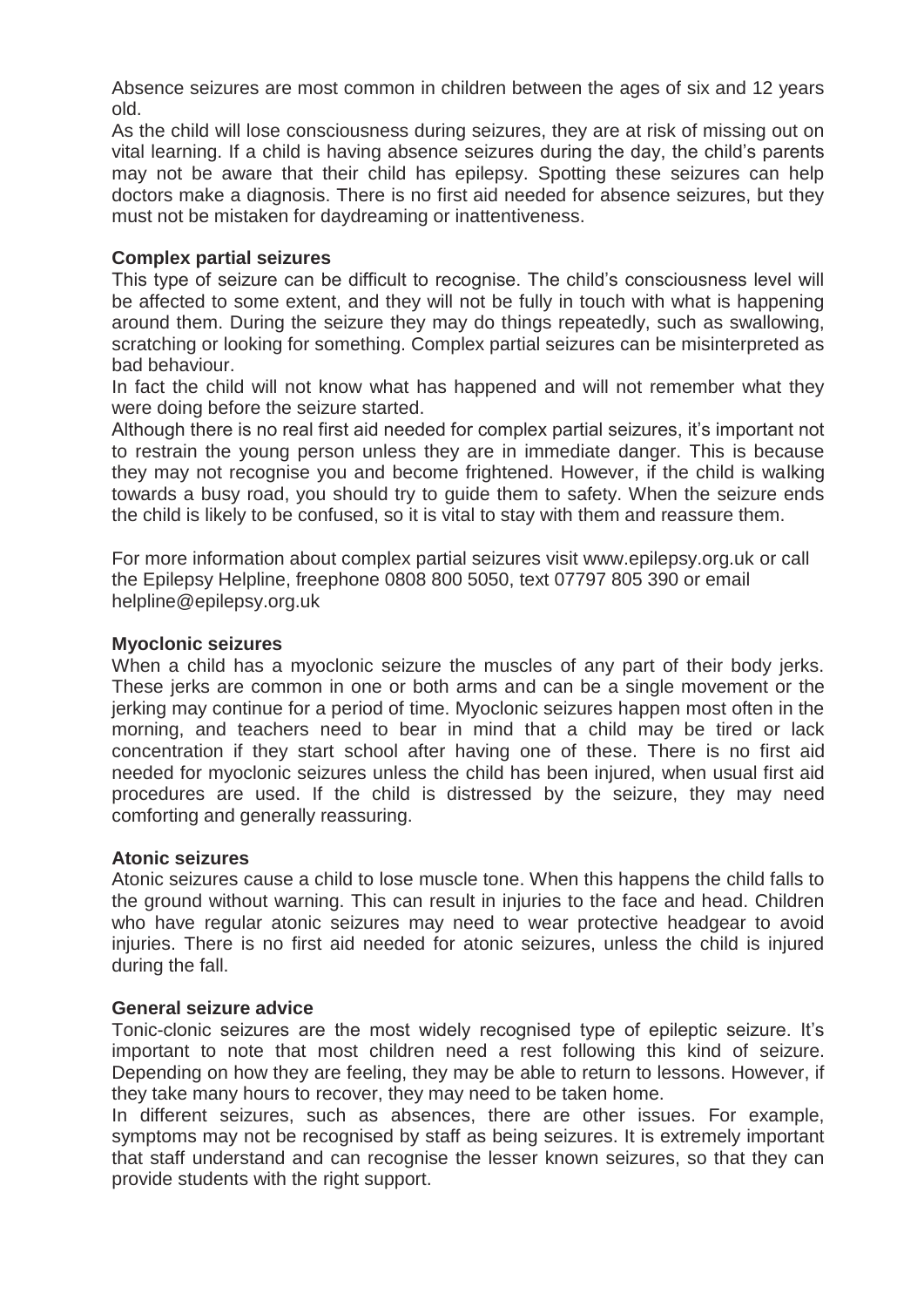# **Triggers**

A trigger is anything that causes a seizure to occur, in someone who already has a predisposition. There are many different triggers, but some are more relevant to school settings than others. This can include the following situations.

- When a child first starts school, or changes class, they may be excited or anxious. Both of these emotions can trigger seizures.
- When a child or young person is preparing for exams, they may become stressed or not sleep properly. Stress and lack of sleep can be triggers for seizures.
- It's often thought that all people with epilepsy have seizures triggered by flickering light (known as photosensitive epilepsy). This is not the case, as fewer than one in 20 people with epilepsy have photosensitive epilepsy.

Some children with epilepsy may be entitled to extra time or support in exams because their epilepsy affects their ability to function at the same level as their classmates. If a teacher thinks this may be the case, they should speak to the child's parents and, if possible, to a health or psychology service professional. Schools need to apply to the relevant examining body to ask for extra provision. They need to do this as soon as possible.

Guidelines on applying for special adjustments in exams are available from the Joint Council for Qualifications' website: [www.jcq.org.uk](http://www.jcq.org.uk/)

## **Medicines**

The majority of children with epilepsy take anti-epileptic drugs (AEDs) to control their seizures. These drugs are usually taken twice a day, outside of school hours. This means there should be no issues about storing or administrating medicines in school time.

Certain types of medicines taken for epilepsy can have an effect on a child's learning or behaviour. It is important staff are aware of this. If a teacher notices a change in the child's learning or behaviour, then this should be discussed with their parents.

The only time medicine may be urgently needed by a child with epilepsy is when their seizures fail to stop after the usual time or the child goes into status epilepticus. Status epilepticus is defined as a prolonged seizure or a series of seizures without regaining consciousness in between. This is a medical emergency and is potentially life threatening. If this happens, emergency medication needs to be administered by a trained member of staff. If this isn't possible an ambulance should be called.

# **Emergency medicines**

If a child with epilepsy is likely to need emergency medicine to stop a seizure, it is vital that the parents and school staff work together to decide how this should happen. Although it is not a legal requirement for school staff to administer medicines under the Disability Discrimination Act, the school should ensure that a sufficient number of staff are trained to administer emergency medicines. Alternatively other arrangements could be in place such as the school nurse, a paramedic or the child's parents could be contactable to administer the medicine if it is needed. Training can be arranged by the School Health Service, the local authority or through an independent training provider.

For more information visit www.epilepsy.org.uk or call the Epilepsy Helpline, freephone 0808 800 5050.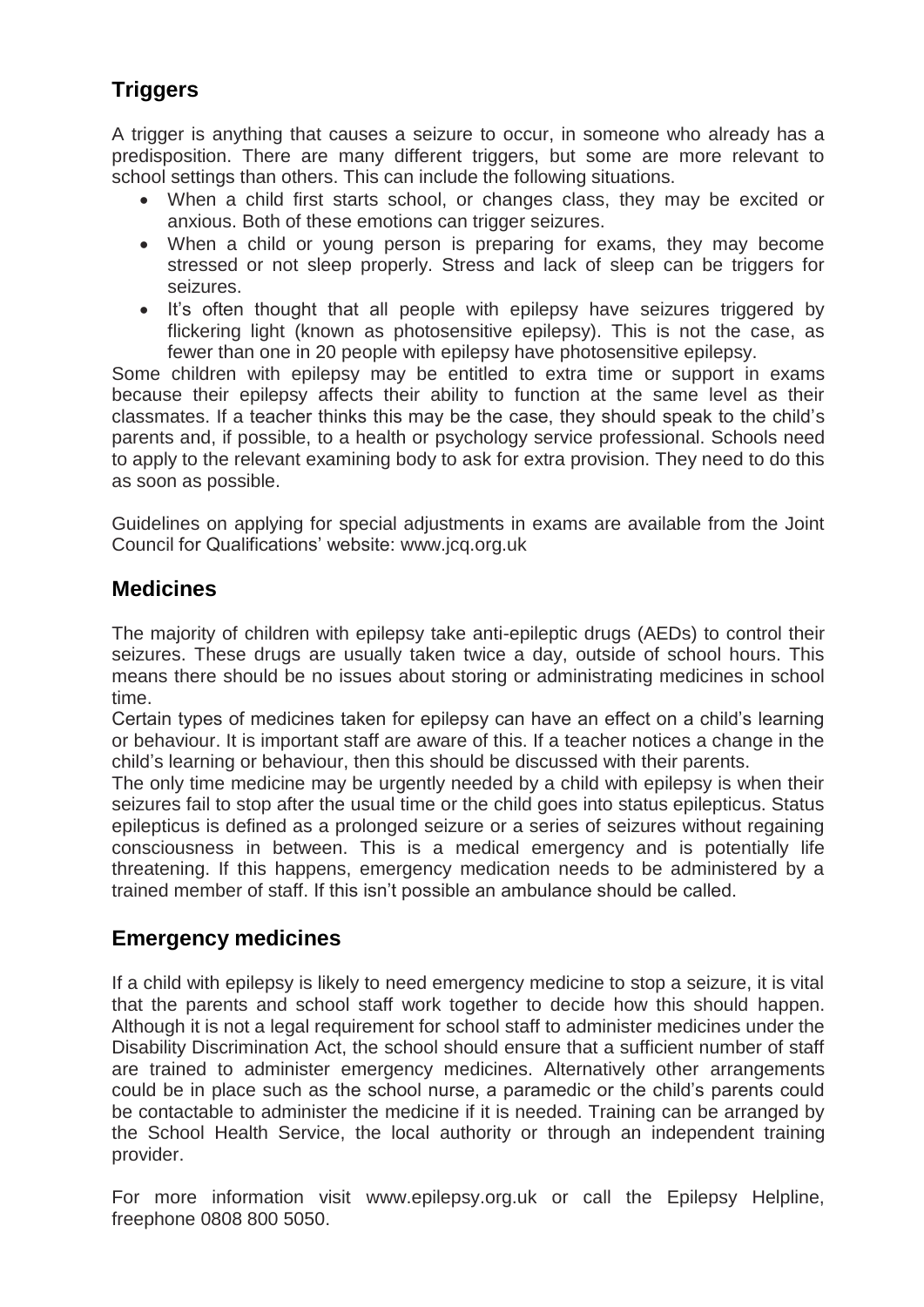The two main forms of emergency medicines are rectal diazepam and buccal midazolam.

Rectal diazepam has been used for many years. Buccal midazolam is currently unlicensed for treating epilepsy in children. However, many consultants and some epilepsy specialist nurses prescribe this drug, as it is easier to use and less invasive than rectal diazepam. The government's own advice on the use of buccal midazolam states that if the medicine is used in schools then 'instructions for use must come from the prescribing doctor'. These instructions should be written into an individual care plan for each child who may need medication in school time.

The above information may appear daunting for some staff. But despite any fears about 'doing the wrong thing' it is essential for schools to have a clear policy and procedure in place to deal with an emergency situation, and for all staff to be aware of that policy. See section below on legal requirements and responsibilities.

Guidance from the Department for Educations and Skills (DfES) on administering emergency medicines states clearly: "In general, the consequences of taking no action are likely to be more serious than those of trying to assist in an emergency."

For more information on emergency medicines, and template forms on storing and administrating medicines in schools, see the DfES document Managing Medicines in Schools and Early Year Settings. This document can be downloaded at [www.teachernet.gov.uk/medical](http://www.teachernet.gov.uk/medical)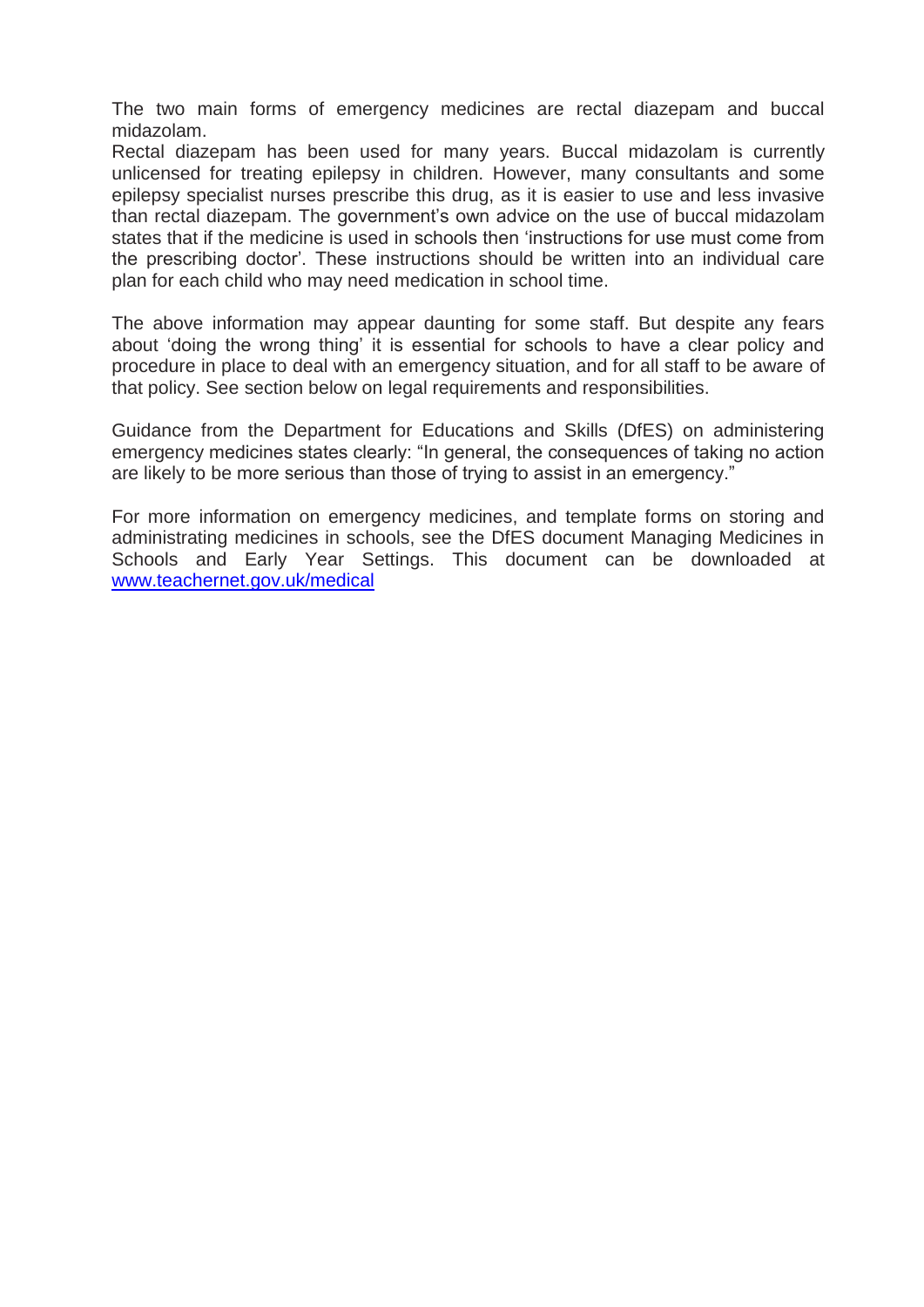# **Why schools need an epilepsy policy**

It is essential for schools to have an epilepsy policy. Epilepsy Action believes that all children with epilepsy should be given the same opportunities to achieve their full potential. They should be able to enjoy the same level of participation in school life as their friends and classmates.

The Disability Discrimination Act (DDA) requires schools and education settings to ensure that all children with disabilities (which include epilepsy) are not treated 'less favourably' than their classmates.

To help achieve this, and fulfil legal requirements, every school or education setting should have a school epilepsy policy. Schools can use an epilepsy policy on its own or as part of another policy, for example the school's health and safety policy, its first aid policy or as part of its accessible schools plan.

Some children with epilepsy are prevented from attending school due to prolonged or recurrent absence as a result of their epilepsy. Schools should be prepared to incorporate provision for this in their epilepsy policy. Full guidance on access to education for children with illness or a medical diagnosis can be found in the DfES document Access to Education for Children and Young People with Medical Needs (see further reading). This can be downloaded or ordered from [www.publications.teachernet.gov.uk](http://www.publications.teachernet.gov.uk/)

# **School Policy Requirements**

Schools should use the information below to develop an epilepsy policy. Each school's policy will be different, but every policy should incorporate the following principles.

- 1. This school recognises that epilepsy is a common condition affecting many children and young people, and welcomes all students with epilepsy.
- 2. This school believes that every child with epilepsy has a right to participate fully in the curriculum and life of the school, including all outdoor activities and residential trips.
- 3. This school keeps a record of all the medical details of children with epilepsy and keeps parents updated with any issues it feels may affect the child.
- 4. This school ensures that all children and staff in the school understand epilepsy and do not discriminate against any children with the condition.
- 5. This school ensures that all staff fully understands epilepsy and seizure first aid, and that there is at least one member of staff trained to administer emergency medicines in school at all times.
- 6. This school will work together with children, parents, staff, governors, educational psychologists and health professionals to ensure this policy is successfully implemented and maintained.

# **Epilepsy policy for schools**

#### **Implementation**

An epilepsy policy should include all of the above points and explain how they are to be implemented. The following is a typical sample policy for a school. The sample forms should help to gather information to implement this policy.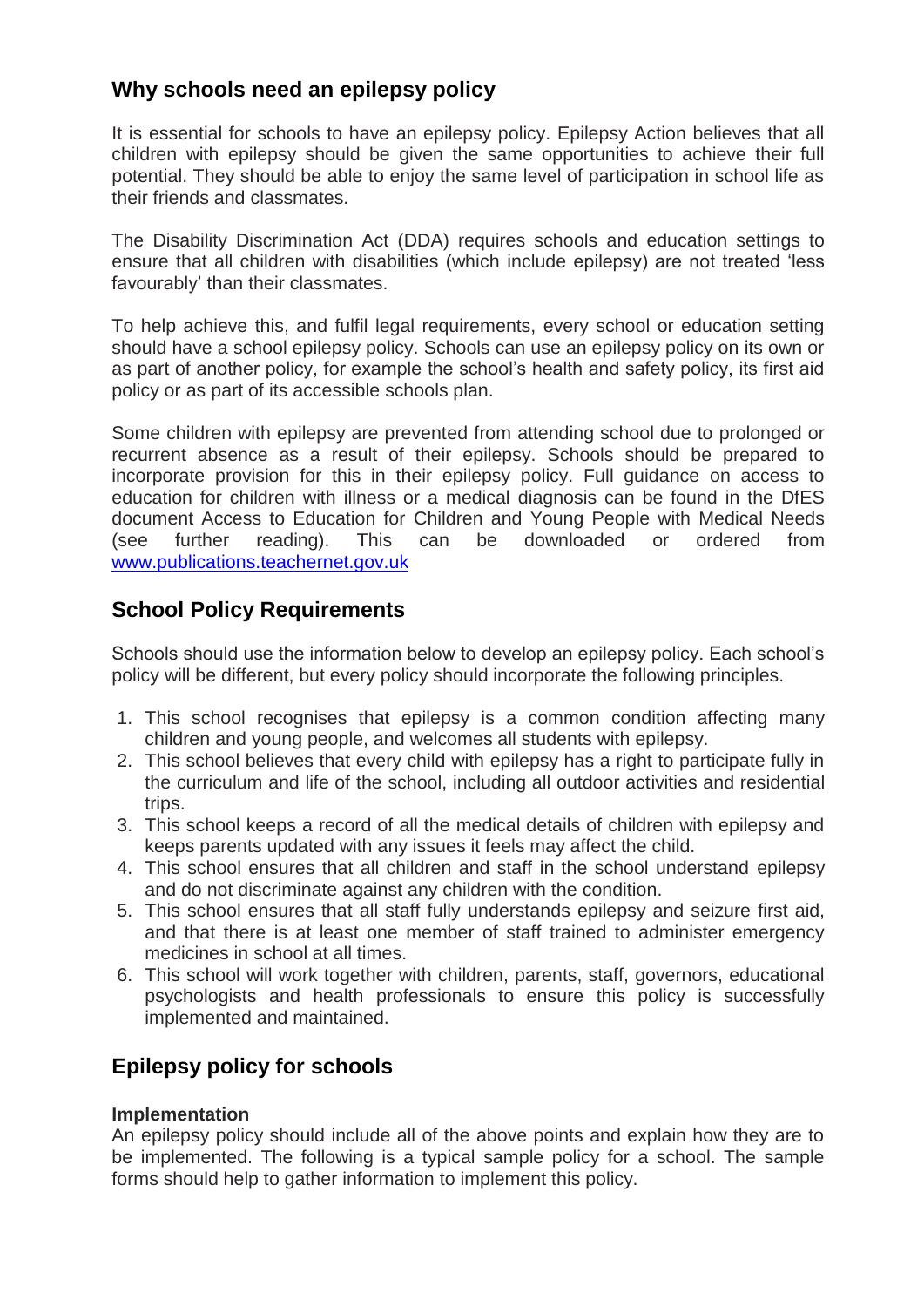### St Egbert's Primary School, Egton, Hatchington

This policy has been written in line with information provided by Epilepsy Action, the Department for Education and Skills (now the Department for Children, Families and Schools), the local authority, the school health service, the governing body, students and parents.

St Egbert's recognises that epilepsy is a common condition affecting children and welcomes all children with epilepsy to the school.

St Egbert's supports children with epilepsy in all aspects of school life and encourages them to achieve their full potential. This will be done by having a policy in place that is developed in conjunction with the local authority and understood by all school staff. This policy ensures all relevant staff receives training about epilepsy and administering emergency medicines. All new staff and supply staff will also receive appropriate training.

#### **What to do when a child with epilepsy joins St Egbert's**

When a child with epilepsy joins St Egbert's, or a current pupil is diagnosed with the condition, the head teacher arranges a meeting with the pupil and the parents to establish how the pupil's epilepsy may affect their school life. This should include the implications for learning, playing and social development, and out of school activities. They will also discuss any special arrangements the pupil may require, for example extra time in exams. With the pupil's and parent's permission, epilepsy will be addressed as a whole-school issue through assemblies and in the teaching of PSHE or citizenship lessons. Children in the same class as the pupil will be introduced to epilepsy in a way that they will understand. This will ensure the child's classmates are not frightened if the child has a seizure in class.

The school nurse or an epilepsy specialist nurse may also attend the meeting to talk through any concerns the family or head teacher may have, such as whether the pupil requires emergency medicine. The following points in particular will be addressed.

#### **Record keeping**

During the meeting the head teacher will agree and complete a record of the pupil's epilepsy and learning and health needs. This document may include issues such as agreeing to administer medicines and any staff training needs. This record will be agreed by the parents, and the health professional, if present, and signed by the parents and head teacher. This form will be kept safe and updated when necessary. Staff will be notified of any changes in the pupil's condition through regular staff briefings. This will make staff aware of any special requirements, such as seating the pupil facing the class teacher to help monitor if the student is having absence seizures and missing part of the lesson.

#### **Medicines**

Following the meeting, an individual healthcare plan (IHP) will be drawn up. It will contain the information highlighted above and identify any medicines or first aid issues of which staff need to be aware. In particular it will state whether the pupil requires emergency medicine, and whether this medicine is rectal diazepam or buccal midazolam. It will also contain the names of staff trained to administer the medicine and how to contact these members of staff. If the pupil requires emergency medicine then the school's policy will also contain details of the correct storage procedures in line with the DfES guidance found in *Managing Medicines in Schools and Early Year Settings1*.

#### **First aid**

First aid for the pupil's seizure type will be included on their IHP and all staff (including support staff) will receive basic training on administering first aid. The following procedure giving basic first aid for tonic-clonic seizures will be prominently displayed in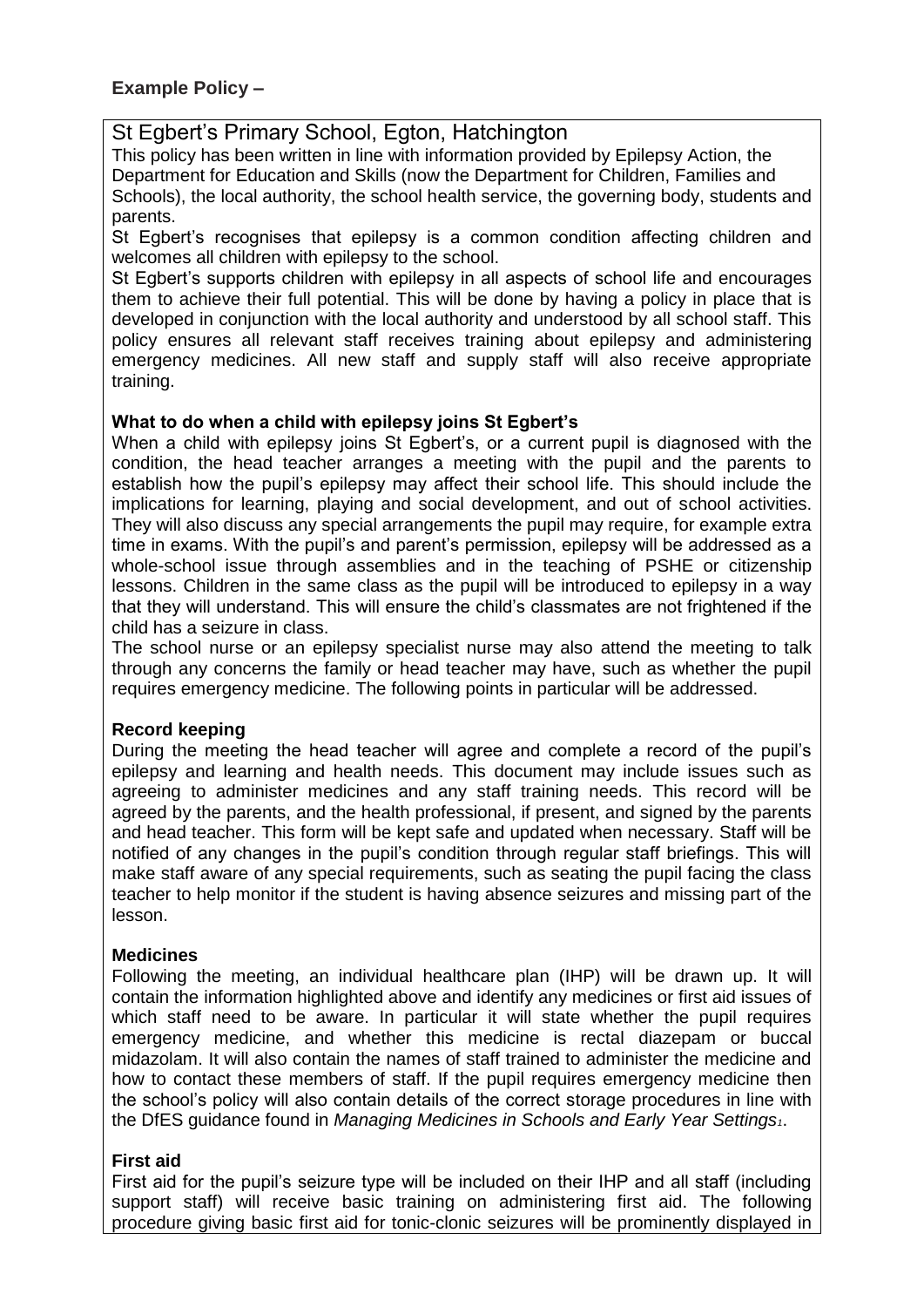#### all classrooms.

Stay calm.

If the child is convulsing then put something soft under their head.

Protect the child from injury (remove harmful objects from nearby).

NEVER try and put anything in their mouth or between their teeth.

Trv and time how long the seizure lasts – if it lasts longer than usual for that child or continues for more than five minutes then call medical assistance.

When the child finishes their seizure stay with them and reassure them.

Do not try and move the child unless they are in danger.

Do not try and restrain the child.

Do not give them food or drink until they have fully recovered from the seizure.

Aid breathing by gently placing the child in the recovery position once the seizure has finished.

Sometimes a child may become incontinent during their seizure. If this happens, try and put a blanket around them when their seizure is finished to avoid potential embarrassment. First aid procedure for different seizure types can be obtained from the school nurse, the pupil's epilepsy specialist nurse or Epilepsy Action.

#### **Learning and behaviour**

St Egbert's recognises that children with epilepsy can have special educational needs because of their condition (*Special Educational Needs Code of Practice2)*. Following the initial meeting, staff will be asked to ensure the pupil is not falling behind in lessons. If this starts to happen the teacher will initially discuss the situation with the parents. If there is no improvement, then discussions should be held with the school's special educational needs co-ordinator (SENCO) and school nurse. If necessary, an Individual Educational Plan will be created and if the SENCO thinks it appropriate, the child may undergo an assessment by an educational or neuropsychologist to decide what further action may be necessary.

#### **School environment**

St Egbert's recognises the importance of having a school environment that supports the needs of children with epilepsy. A medical room is kept available and equipped with a bed in case a pupil needs supervised rest following a seizure.

The above epilepsy policy applies equally within the school and at any outdoor activities organised by the school. This includes activities taking place on the school premises, and residential stays. Any concerns held by the pupil, parent or member of staff will be addressed at a meeting prior to the activity or stay taking place.

#### **References**

<sup>1</sup>DfES Managing Medicines in Schools and Early Year Settings Nottingham, 2005 <sup>2</sup>DfES Special Educational Needs Code of Practice Nottingham, 2005

#### **Legal requirements and responsibilities**

The following information is taken from the DfES document Managing Medicines in Schools and Early Year Settings. It aims to highlight the importance of having a clear school epilepsy policy and help staff understand their responsibility in ensuring the safety of a child with epilepsy in their school.

The general guidance for ensuring the health and safety of children in schools states that it is the employer's responsibility (under the Health and Safety at Work Act 1974) to make sure schools have a health and safety policy which includes procedures for supporting children with medical needs. It is also the employer's responsibility to make sure that they have taken out Employer's Liability Insurance and that this insurance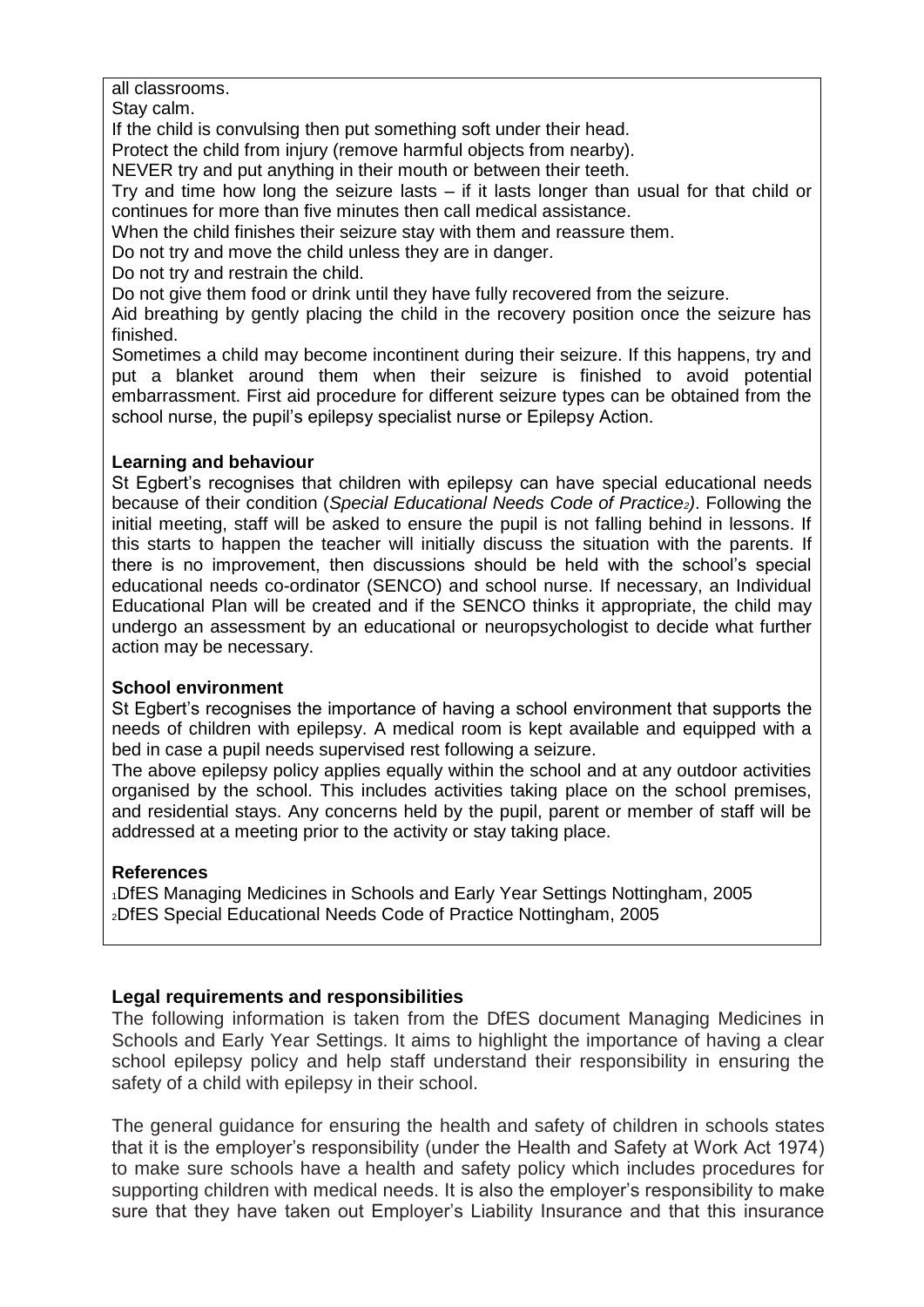provides full cover for school staff acting within full scope of their employment i.e. 'duty of care'. In community and voluntary controlled schools the employer is usually the local authority, while in foundation and voluntary-aided schools, staff are employed by the governing body.

In the day-to-day management of children's medical needs, parents should give schools information about their child's condition, including any relevant details from the child's GP, consultant or epilepsy specialist nurse. Parents are also responsible for supplying any information about the medicine their child needs and providing details of any change to the child's prescription or support required.

There is no legal duty requiring school staff to administer medicine. However, schools should consider this issue as part of their accessibility planning duties. Staff are usually happy to volunteer for training to administer emergency medicines. Some proactive schools require support staff to be trained in administering emergency medicines as part of their role (full roles and responsibilities are detailed in the government document Managing Medicines in Schools and Early Year Settings)." Epilepsy Action 2009

### Useful contacts

#### **Epilepsy Action** [www.epilepsy.org.uk](http://www.epilepsy.org.uk/)

New Anstey House, Gate Way Drive, Yeadon. Leeds. LS19 7XY Tel: 0113 210 8800 Helpline: 0808 800 5050

**Epilepsy Wales** [www.epilepsy-wales.co.uk](http://www.epilepsy-wales.co.uk/)

**Epilepsy Scotland** [www.epilepsyscotland.org.uk](http://www.epilepsyscotland.org.uk/)

#### **Department for Education** [www.education.gov.uk](http://www.education.gov.uk/)

Castle View House, East Lane, Runcorn. Cheshire. WA7 2GJ Tel: 0370 000 2288

#### **Joint Council for Qualifications** [www.jcq.org.uk](http://www.jcq.org.uk/)

Veritas House, 125 Finsbury Pavement, London. EC2A 1NQ Tel: 020 7638 4132

Information taken from:

**Epilepsy Action** (working name of British Epilepsy Association) New Anstey House, Gate Way Drive,Yeadon, Leeds LS19 7XY **tel.** 0113 210 8800 **fax** 0113 391 0300 **Epilepsy Helpline: freephone** 0808 800 5050 **text** 07797 805 390 **email** epilepsy@epilepsy.org.uk **[www.epilepsy.org.uk](http://www.epilepsy.org.uk/)**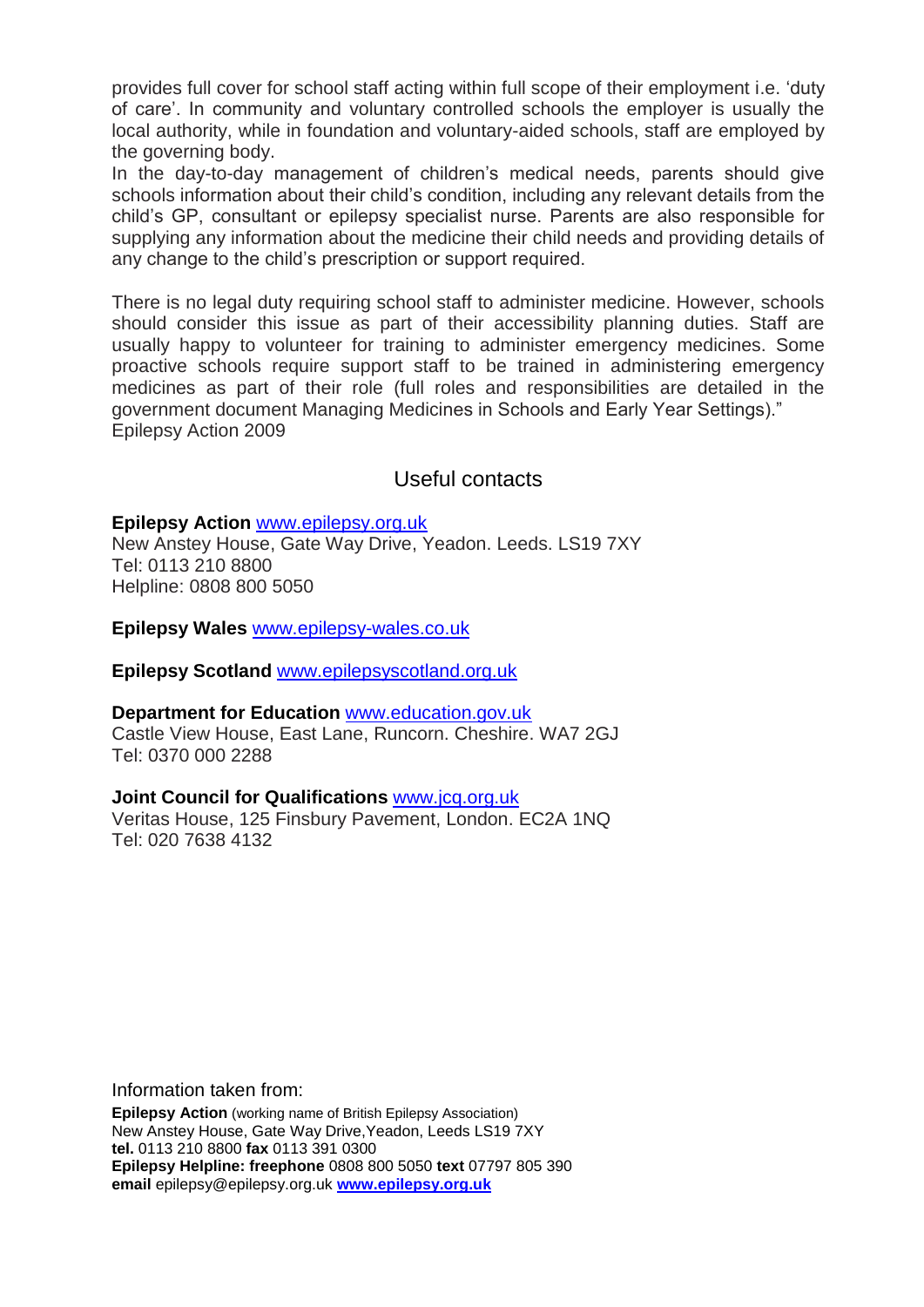### Form A: Parental questionnaire For students with epilepsy

| This questionnaire should be completed by the child's parents and head teacher<br>and, wherever possible, the child                                                                    |  |
|----------------------------------------------------------------------------------------------------------------------------------------------------------------------------------------|--|
|                                                                                                                                                                                        |  |
|                                                                                                                                                                                        |  |
| What type of seizure/s does your child have? (if you know what they are called)                                                                                                        |  |
| How long do they last?                                                                                                                                                                 |  |
| <u> 1989 - Johann Stoff, amerikansk politiker (d. 1989)</u><br>What first aid is appropriate?                                                                                          |  |
|                                                                                                                                                                                        |  |
| How long will your child need to rest following a seizure?                                                                                                                             |  |
| Are there any factors that you have noted might trigger a seizure?<br>and the control of the control of the control of the control of the control of the control of the control of the |  |
| Does your child have any warning before a seizure occurs?                                                                                                                              |  |
| What is the name of your child's medicine and how much is each dosage?                                                                                                                 |  |
|                                                                                                                                                                                        |  |
| How many times a day does your child take medicine?                                                                                                                                    |  |

\_\_\_\_\_\_\_\_\_\_\_\_\_\_\_\_\_\_\_\_\_\_\_\_\_\_\_\_\_\_\_\_\_\_\_\_\_\_\_\_\_\_\_\_\_\_\_\_\_\_\_\_\_\_\_\_\_\_\_\_\_\_\_\_\_\_\_\_\_\_\_

\_\_\_\_\_\_\_\_\_\_\_\_\_\_\_\_\_\_\_\_\_\_\_\_\_\_\_\_\_\_\_\_\_\_\_\_\_\_\_\_\_\_\_\_\_\_\_\_\_\_\_\_\_\_\_\_\_\_\_\_\_\_\_\_\_\_\_\_\_\_\_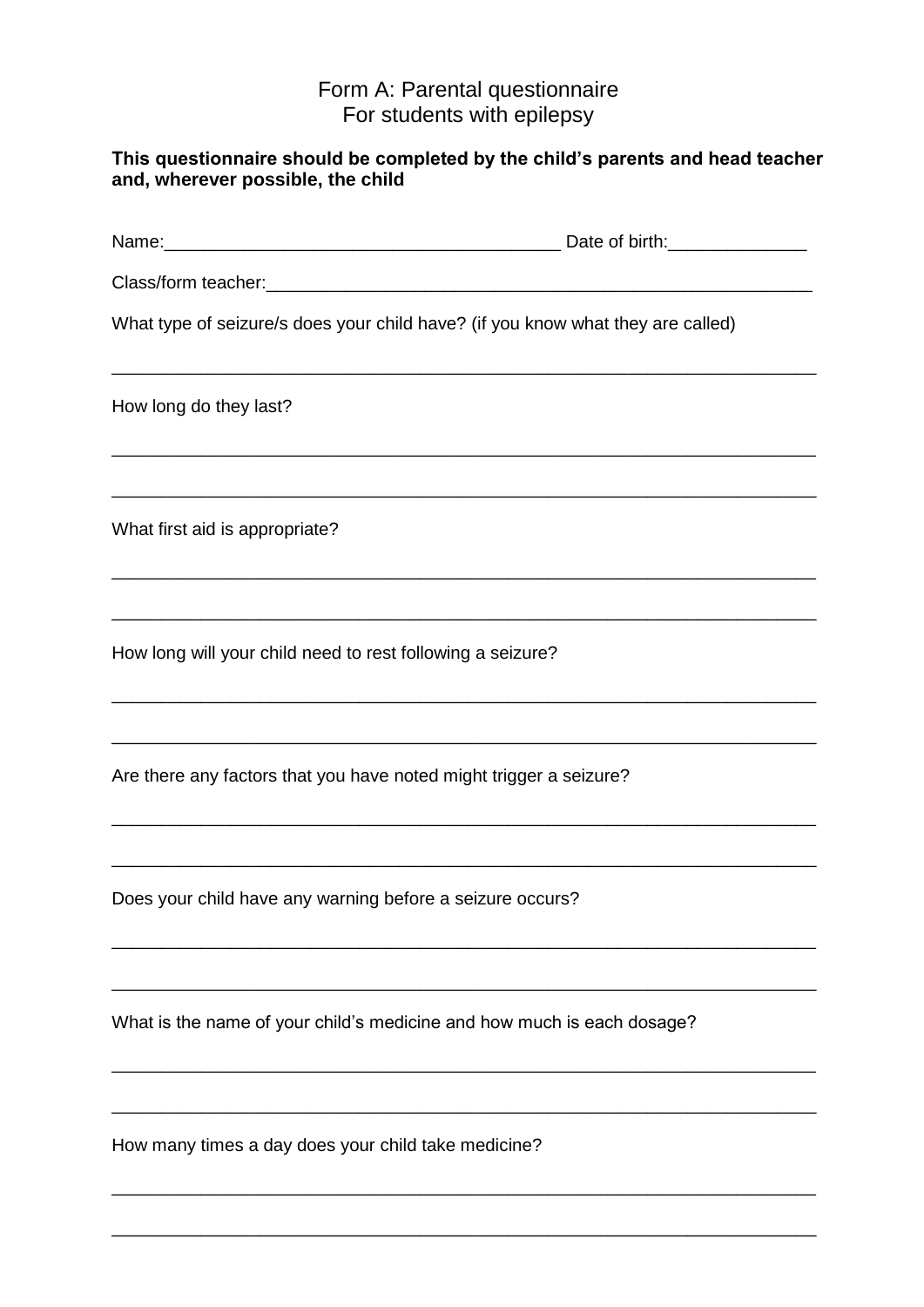Are there any activities that you feel may require particular precautions?

Does your child have any other medical conditions?

<u> 1989 - Johann Stoff, amerikansk politiker (d. 1989)</u>

Is there any other relevant information you feel the school should be aware of?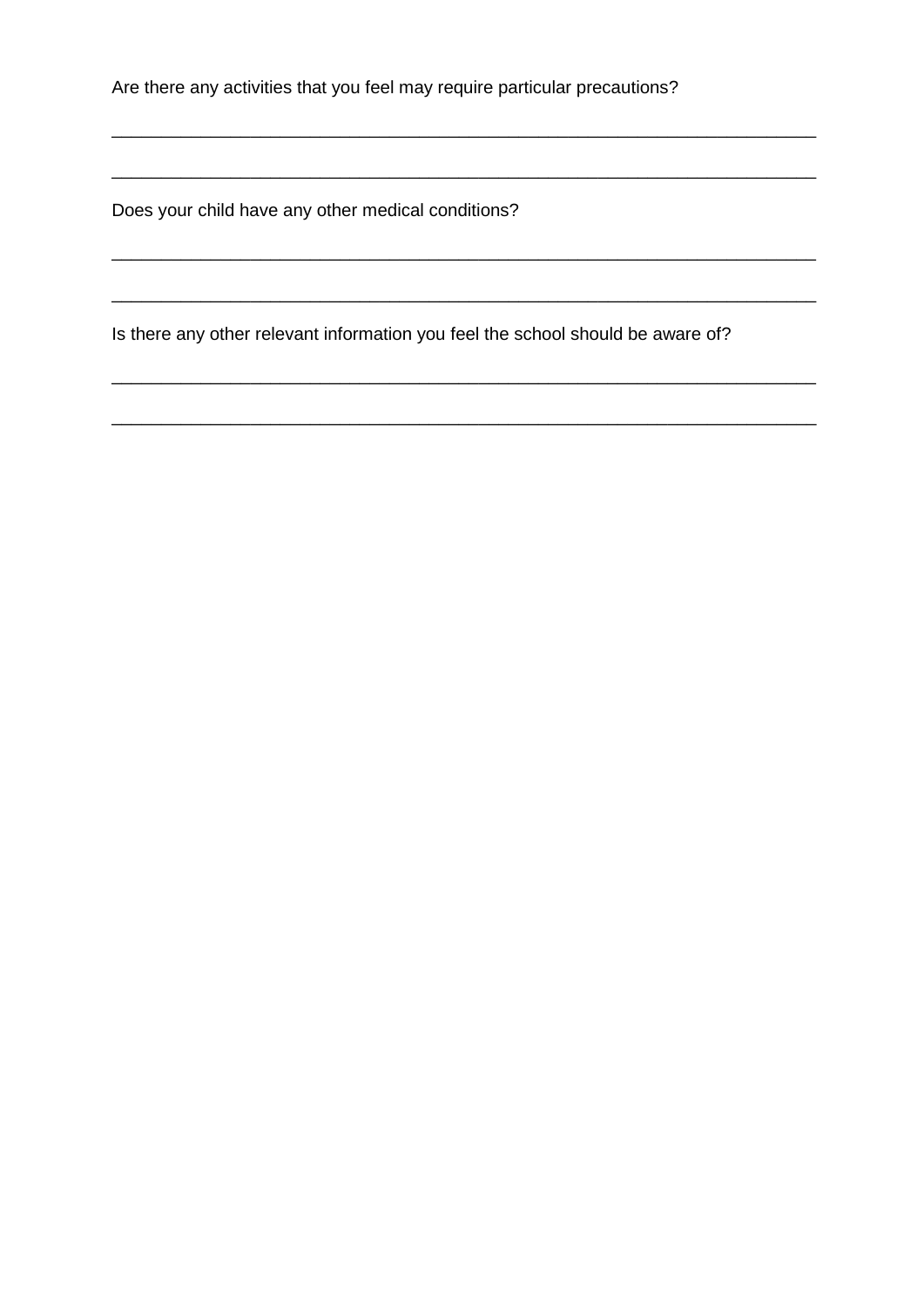## Form B: Parental agreement – School or setting to administer medicine

**The school will not give your child medicine unless this form is completed and** 

|          | the school has a policy for staff to administer medicine.                                                                                                                                                                                                                                                                                      |
|----------|------------------------------------------------------------------------------------------------------------------------------------------------------------------------------------------------------------------------------------------------------------------------------------------------------------------------------------------------|
|          |                                                                                                                                                                                                                                                                                                                                                |
|          |                                                                                                                                                                                                                                                                                                                                                |
|          |                                                                                                                                                                                                                                                                                                                                                |
|          |                                                                                                                                                                                                                                                                                                                                                |
|          |                                                                                                                                                                                                                                                                                                                                                |
|          | Expiry date: ________________________When to be given: _________________________                                                                                                                                                                                                                                                               |
|          |                                                                                                                                                                                                                                                                                                                                                |
|          | Any side effects school needs to know about? ___________________________________                                                                                                                                                                                                                                                               |
|          |                                                                                                                                                                                                                                                                                                                                                |
|          | Number of tablets/quantity to be given to school: ______________________________                                                                                                                                                                                                                                                               |
| pharmacy | NOTE: Medicines must be in the original container as dispensed by the                                                                                                                                                                                                                                                                          |
|          | Daytime phone number of parent or adult contact: _______________________________                                                                                                                                                                                                                                                               |
|          |                                                                                                                                                                                                                                                                                                                                                |
|          | Agreed review date to be initiated by [name of member of staff]:_________________                                                                                                                                                                                                                                                              |
|          | The above information is, to the best of my knowledge, accurate at the time of writing and<br>I give consent to school staff administering medicine in accordance with the school policy.<br>I will inform the school immediately, in writing, if there is any change in dosage or<br>frequency of the medicine or if the medicine is stopped. |
|          |                                                                                                                                                                                                                                                                                                                                                |

Date: \_\_\_\_\_\_\_\_\_\_\_\_\_\_\_\_\_\_\_\_\_\_\_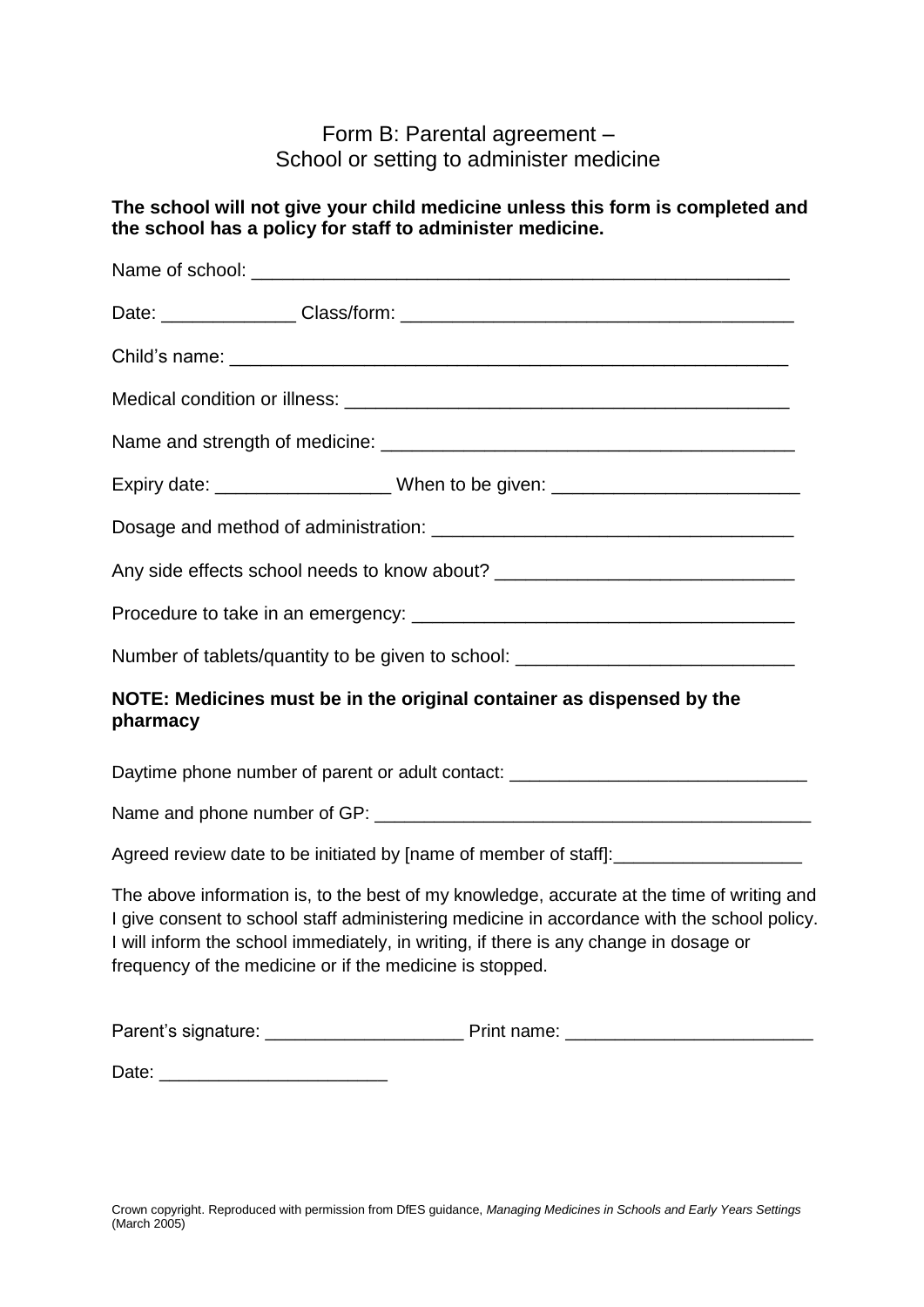# Form C: Staff training record – Administration of medicines

| Name of school:                                                                       |                                                                                                                                                                                                                                |
|---------------------------------------------------------------------------------------|--------------------------------------------------------------------------------------------------------------------------------------------------------------------------------------------------------------------------------|
| Name of staff:                                                                        |                                                                                                                                                                                                                                |
| Profession and title:                                                                 |                                                                                                                                                                                                                                |
| Type of training received:                                                            |                                                                                                                                                                                                                                |
| Date of training completed:                                                           |                                                                                                                                                                                                                                |
| Training provided by:                                                                 |                                                                                                                                                                                                                                |
|                                                                                       | has                                                                                                                                                                                                                            |
| received the training detailed above and agrees to carry out any necessary treatment. |                                                                                                                                                                                                                                |
| I recommend that the training is updated [state how often]                            |                                                                                                                                                                                                                                |
|                                                                                       |                                                                                                                                                                                                                                |
|                                                                                       |                                                                                                                                                                                                                                |
| I can confirm I have received the training detailed above                             |                                                                                                                                                                                                                                |
|                                                                                       | Date: the contract of the contract of the contract of the contract of the contract of the contract of the contract of the contract of the contract of the contract of the contract of the contract of the contract of the cont |
| Suggested review date: ________________                                               |                                                                                                                                                                                                                                |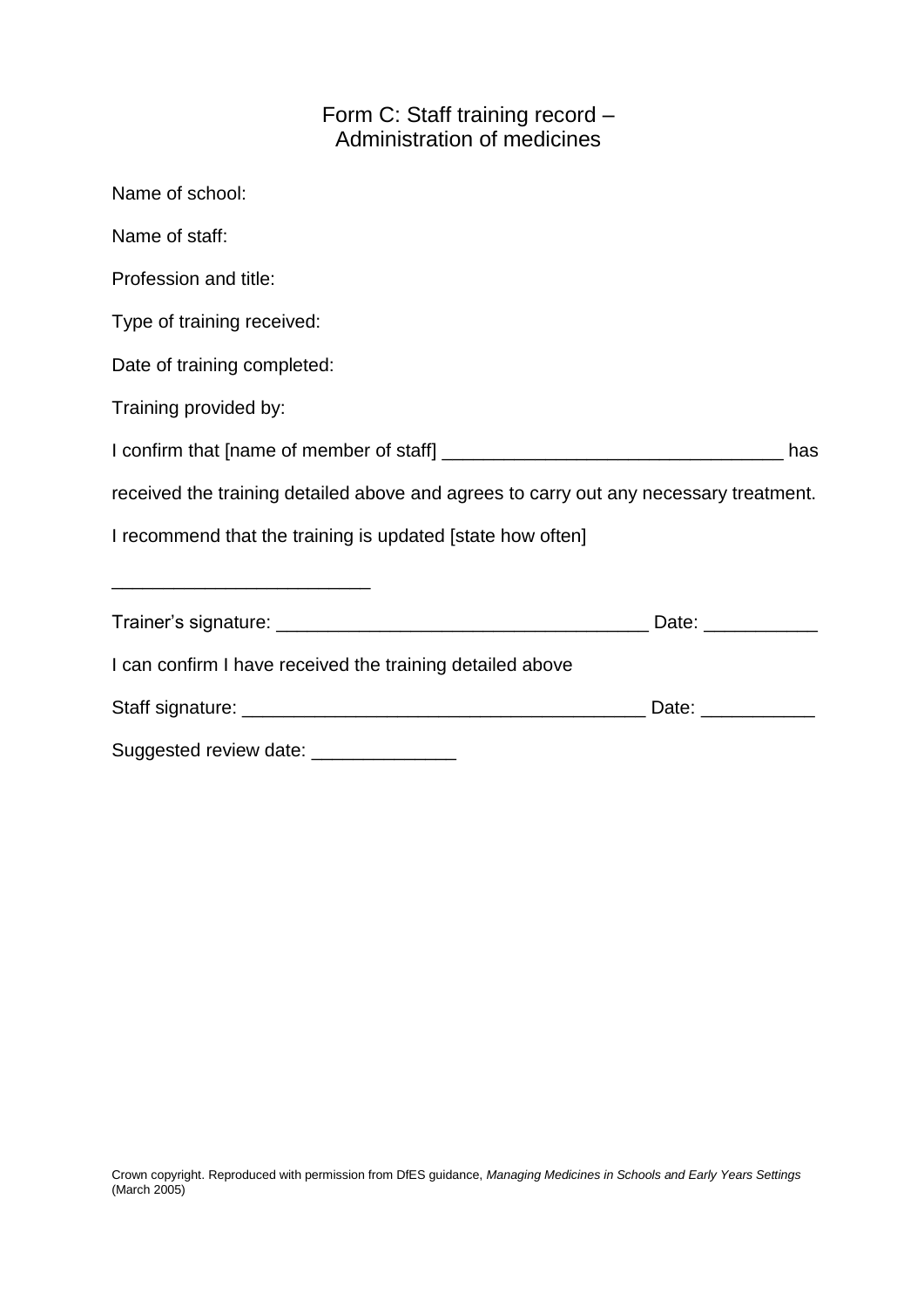# Form D: Individual Healthcare Plan

| Possible triggers:                                                              |                                                                                     |  |
|---------------------------------------------------------------------------------|-------------------------------------------------------------------------------------|--|
|                                                                                 | Usual procedure following seizure:                                                  |  |
|                                                                                 | Prescribed anti-epileptic medication:                                               |  |
| Where medication is stored:                                                     |                                                                                     |  |
| Member of staff responsible for replenishment of medication:                    |                                                                                     |  |
| Staff trained to give medication:                                               |                                                                                     |  |
| i)                                                                              |                                                                                     |  |
| ii)                                                                             |                                                                                     |  |
| iii)                                                                            |                                                                                     |  |
|                                                                                 | Member of staff responsible for Home/School liaison:                                |  |
|                                                                                 |                                                                                     |  |
|                                                                                 | Emergency procedure if seizure lasts for more than ______ minutes.                  |  |
|                                                                                 | 1. Member of staff to stay with _________________________________ to ensure safety. |  |
|                                                                                 | 2. Quietly clear the classroom/area of students if you think this is necessary.     |  |
| 3. Trained member of staff (see above) to give rectal diazepam/buccal midazolam |                                                                                     |  |
|                                                                                 | with witness of same sex present (if possible).                                     |  |
|                                                                                 | 4. If needed, telephone 999, ask for Ambulance Service, give name of student,       |  |
|                                                                                 | address and phone number of school.                                                 |  |
| 5. Telephone parents.                                                           |                                                                                     |  |
| 6. Inform head teacher                                                          |                                                                                     |  |
|                                                                                 |                                                                                     |  |
|                                                                                 | 8. If parents have not arrived by this time a member of staff will accompany        |  |
|                                                                                 | to the hospital in the ambulance.                                                   |  |
|                                                                                 | 9. Fill in seizure record form for the student file and send copy to parents/GP.    |  |